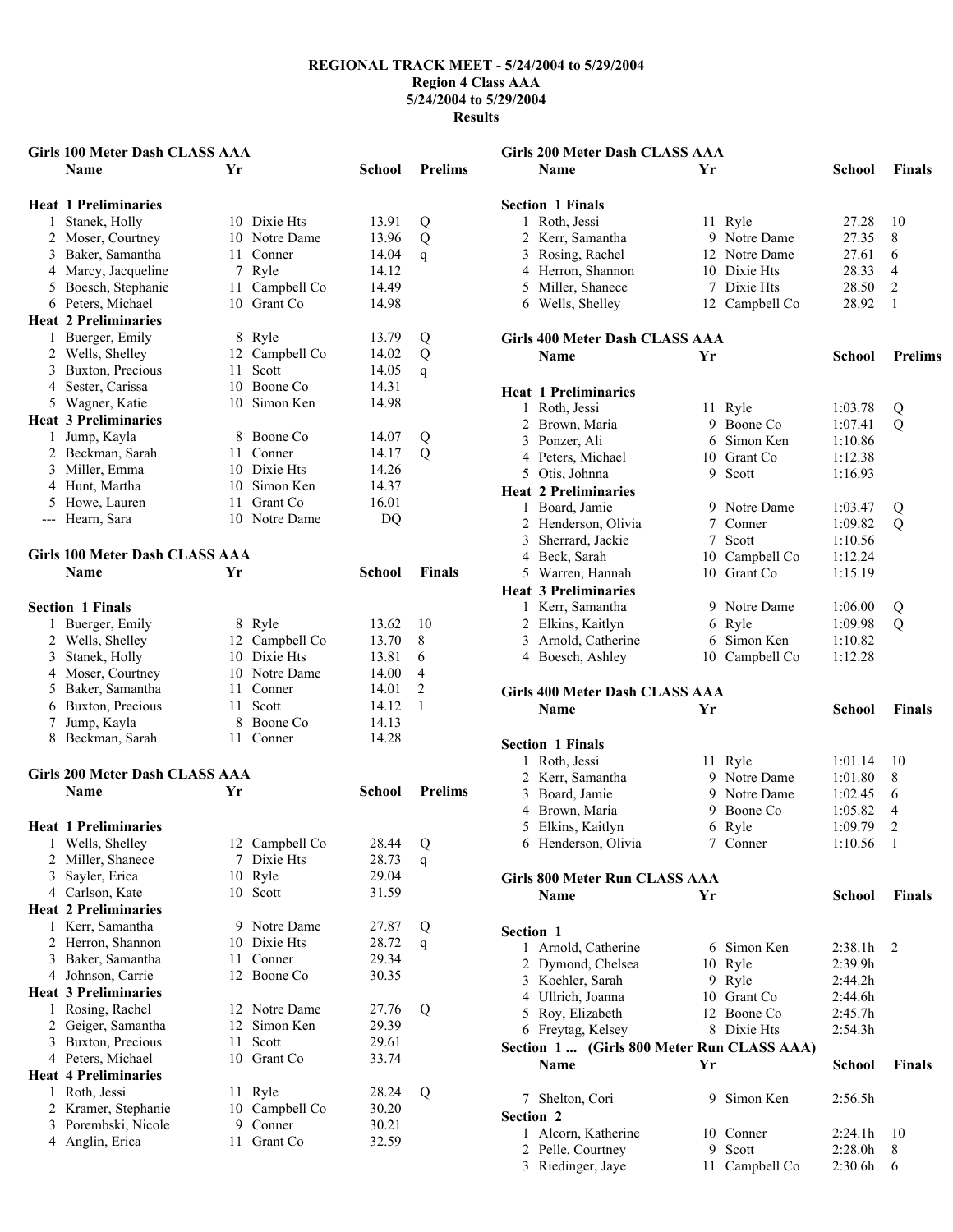**Results** 

|                  | 4 Wolfe-Bertling, Bridget              |                | 10 Notre Dame              | 2:34.6h              | 4              |
|------------------|----------------------------------------|----------------|----------------------------|----------------------|----------------|
|                  | 5 Leach, Kasey                         |                | 9 Dixie Hts                | 2:39.0h              | 1              |
|                  | 6 Combs, Laura                         |                | 10 Grant Co                | 2:39.1h              |                |
|                  | 7 Withers, Bethany                     |                | 10 Scott                   | 2:41.4h              |                |
|                  | 8 Kreinest, Christina                  |                | 10 Notre Dame              | 2:43.4h              |                |
|                  | 9 Bernard, Sahra                       |                | 9 Campbell Co              | 2:52.3h              |                |
|                  | Girls 1600 Meter Run CLASS AAA         |                |                            |                      |                |
|                  | Name                                   | Yr             |                            | School               | <b>Finals</b>  |
| <b>Section 1</b> |                                        |                |                            |                      |                |
| 1                | Alcorn, Katherine                      |                | 10 Conner                  | 5:16.92              | 10             |
| 2                | Dukes, Kortni                          |                | 10 Scott                   | 5:19.10              | 8              |
|                  | 3 Geiger, Kristen                      |                | 11 Notre Dame              | 5:26.73              | 6              |
|                  | 4 Sharp, Ashley                        |                | 11 Notre Dame              | 5:51.19              | 4              |
|                  | 5 Franks, Jennifer                     |                | 12 Ryle                    | 5:51.36              | $\overline{c}$ |
|                  | 6 Leach, Kasey                         |                | 9 Dixie Hts                | 5:54.85              | 1              |
| $7\phantom{.0}$  | Braunwart, Liz<br>8 Grdina, Jennifer   |                | 8 Scott<br>9 Boone Co      | 5:56.02              |                |
|                  | 9 Rowe, Katie                          | 7 <sup>7</sup> | Ryle                       | 6:11.92              |                |
|                  | 10 Bernard, Sahra                      |                | 9 Campbell Co              | 6:25.12<br>6:34.89   |                |
| 11               | Freytag, Kelsey                        |                | 8 Dixie Hts                | 6:37.68              |                |
|                  | 12 Schlotman, Jordan                   |                | 10 Boone Co                | 6:38.88              |                |
|                  | 13 Collins, Malia                      | 7              | Simon Ken                  | 6:39.00              |                |
|                  | 14 Lynch, Virginia                     |                | 6 Simon Ken                | 6:39.10              |                |
|                  | 15 Albers, Erica                       |                | 11 Holmes                  | 8:23.20              |                |
|                  |                                        |                |                            |                      |                |
|                  | Girls 3200 Meter Run CLASS AAA<br>Name | Yr             |                            | <b>School</b>        | <b>Finals</b>  |
|                  |                                        |                |                            |                      |                |
| <b>Section 1</b> |                                        |                |                            |                      |                |
| $\mathbf{1}$     | Geiger, Kristen                        |                | 11 Notre Dame              | 12:13.36             | 10             |
| 2                | Dukes, Kortni                          | 10             | Scott                      | 12:21.79             | 8              |
| 3                | Braunwart, Liz                         | 8              | Scott                      | 12:27.24             | 6              |
|                  | 4 Pangallo, Tricia                     |                | 9 Notre Dame               | 12:29.63             | 4              |
|                  | 5 Rawe, Heidi                          |                | 11 Campbell Co             | 12:51.79             | $\overline{2}$ |
|                  | 6 Franks, Jennifer                     |                | 12 Ryle                    | 13:11.87             | 1              |
| $\tau$           | Grdina, Jennifer                       |                | 9 Boone Co                 | 13:16.06             |                |
| 8                | Rowe, Katie                            | $\tau$         | Ryle                       | 13:29.47             |                |
|                  | 9 Schmitt, Chelsea                     |                | 9 Conner<br>10 Dixie Hts   | 14:07.01             |                |
|                  | 10 Wade, Samantha                      |                | 12 Dixie Hts               | 14:51.75             |                |
|                  | 11 Baker, Katie                        | 6              | Simon Ken                  | 14:53.29             |                |
|                  | 12 Lynch, Virginia<br>13 Burns, Kathy  |                | 12 Boone Co                | 15:22.26<br>15:32.61 |                |
|                  | 14 Keller, Lara                        |                | 9 Grant Co                 | 16:59.30             |                |
|                  |                                        |                |                            |                      |                |
|                  | Girls 100 Meter Hurdles CLASS AAA      |                |                            |                      | <b>Prelims</b> |
|                  | Name                                   | Yr             |                            | <b>School</b>        |                |
|                  | <b>Heat 1 Preliminaries</b>            |                |                            |                      |                |
| 1                | Whalen, Krista                         |                | 12 Boone Co                | 16.2 <sub>h</sub>    | Q              |
| $\overline{c}$   | Huq, Aupala                            |                | 11 Dixie Hts               | 17.0h                | Q              |
| 3                | Fussinger, Lauren                      |                | 12 Notre Dame              | 18.0h                | $\mathsf{q}$   |
|                  | 4 McClelland, Kaitlyn                  | 12             | Simon Ken                  | 18.2h                |                |
|                  | 5 Deaton, Corey                        | 9.             | Conner                     | 21.3h                |                |
|                  | <b>Heat 2 Preliminaries</b>            |                |                            |                      |                |
| $\mathbf{1}$     | Stanek, Holly                          |                | 10 Dixie Hts               | 16.4h                | Q              |
| 2                |                                        |                |                            |                      |                |
|                  | Lampman, Elena                         |                | 9 Ryle                     | 16.6h                | Q              |
| 3                | Doane, Jill                            |                | 10 Grant Co                | 19.1h                |                |
|                  | 4 Shuffett, Myra<br>5 Meyer, Lacee     |                | 10 Conner<br>9 Campbell Co | 19.6h<br>19.8h       |                |

|   | <b>Heat 3 Preliminaries</b>                           |    |                              |                |                |
|---|-------------------------------------------------------|----|------------------------------|----------------|----------------|
|   | 1 Brossart, Rebecca                                   |    | 11 Notre Dame                | 16.7h          | Q              |
|   | 2 Romanko, Ashley                                     |    | 10 Boone Co                  | 17.6h          | Q              |
|   | 3 Reusch, Caitlyn                                     |    | 11 Scott                     | 18.0h          | q              |
|   | 4 Myser, Amanda                                       |    | 10 Ryle                      | 18.4h          |                |
|   | <b>Girls 100 Meter Hurdles CLASS AAA</b>              |    |                              |                |                |
|   | <b>Name</b>                                           | Yr |                              | School         | <b>Finals</b>  |
|   |                                                       |    |                              |                |                |
|   | <b>Section 1 Finals</b>                               |    |                              |                |                |
| 1 | Brossart, Rebecca                                     |    | 11 Notre Dame                | 16.17          | 10             |
|   | 2 Stanek, Holly                                       |    | 10 Dixie Hts                 | 16.34          | 8              |
|   | 3 Whalen, Krista                                      |    | 12 Boone Co                  | 16.78          | 6              |
|   | 4 Huq, Aupala                                         |    | 11 Dixie Hts                 | 16.98          | 4              |
|   | 5 Lampman, Elena                                      |    | 9 Ryle                       | 16.98          | $\overline{c}$ |
|   | 6 Reusch, Caitlyn                                     |    | 11 Scott                     | 17.55          | 1              |
|   | 7 Romanko, Ashley                                     |    | 10 Boone Co<br>12 Notre Dame | 17.67          |                |
|   | 8 Fussinger, Lauren                                   |    |                              | 17.90          |                |
|   | Girls 300 Meter Hurdles CLASS AAA                     |    |                              |                |                |
|   | <b>Name</b>                                           | Yr |                              | School         | <b>Prelims</b> |
|   | <b>Heat 1 Preliminaries</b>                           |    |                              |                |                |
|   | 1 Whalen, Krista                                      |    | 12 Boone Co                  | 49.16          | Q              |
|   | 2 Lampman, Elena                                      |    | 9 Ryle                       | 50.89          | $\overline{Q}$ |
|   | 3 Shuffett, Myra                                      |    | 10 Conner                    | 54.69          |                |
|   | <b>Heat 2 Preliminaries</b>                           |    |                              |                |                |
|   | 1 Ross, Abby                                          |    | 10 Ryle                      | 49.70          | Q              |
|   | 2 Hudepohl, Lindsey                                   |    | 10 Notre Dame                | 49.90          | $\overline{Q}$ |
|   | 3 Geiger, Samantha                                    |    | 12 Simon Ken                 | 52.57          |                |
|   | 4 Meyer, Lacee                                        |    | 9 Campbell Co                | 56.93          |                |
|   | 5 Erwin, Samantha                                     |    | 10 Dixie Hts                 | 57.04          |                |
|   | <b>Heat 3 Preliminaries</b>                           |    |                              |                |                |
| 1 | Brossart, Rebecca                                     |    | 11 Notre Dame                | 47.47          | Q              |
|   | 2 Reusch, Caitlyn                                     |    | 11 Scott                     | 50.54          | $\overline{Q}$ |
|   | 3 Huq, Aupala                                         |    | 11 Dixie Hts                 | 51.39          |                |
|   | 4 Flannery, Colby                                     |    | 9 Boone Co                   | 51.90          |                |
|   | 5 Doane, Jill                                         |    | 10 Grant Co                  | 57.82          |                |
|   | 6 Deaton, Corey                                       |    | 9 Conner                     | 59.79          |                |
|   | <b>Girls 300 Meter Hurdles CLASS AAA</b>              |    |                              |                |                |
|   | Name                                                  | Yr |                              | School         | Finals         |
|   | <b>Section 1 Finals</b>                               |    |                              |                |                |
| 1 | Brossart, Rebecca                                     |    | 11 Notre Dame                | 47.18          | 10             |
|   | 2 Whalen, Krista                                      |    | 12 Boone Co                  | 48.30          | 8              |
|   | 3 Ross, Abby                                          |    | 10 Ryle                      | 49.05          | 6              |
|   | Section 1 Finals  (Girls 300 Meter Hurdles CLASS AAA) |    |                              |                |                |
|   | Name                                                  | Yr |                              | <b>School</b>  | <b>Finals</b>  |
|   | 4 Hudepohl, Lindsey                                   |    | 10 Notre Dame                | 49.78          | 4              |
|   | 5 Lampman, Elena                                      |    | 9 Ryle                       | 50.16          | 2              |
|   | 6 Reusch, Caitlyn                                     |    | 11 Scott                     | 50.79          | 1              |
|   |                                                       |    |                              |                |                |
|   | Girls 4x100 Meter Relay CLASS AAA<br>Team             |    | <b>Relay</b>                 | <b>Prelims</b> |                |
|   |                                                       |    |                              |                |                |
|   | <b>Heat 1 Preliminaries</b>                           |    |                              |                |                |
|   | 1 Notre Dame                                          |    | A                            | 53.20          | Q              |
|   | 1) Hearn, Sara 10                                     |    | 2) Moser, Courtney 10        |                |                |
|   | 3) Frommeyer, Kristen 12                              |    | 4) Rosing, Rachel 12         |                |                |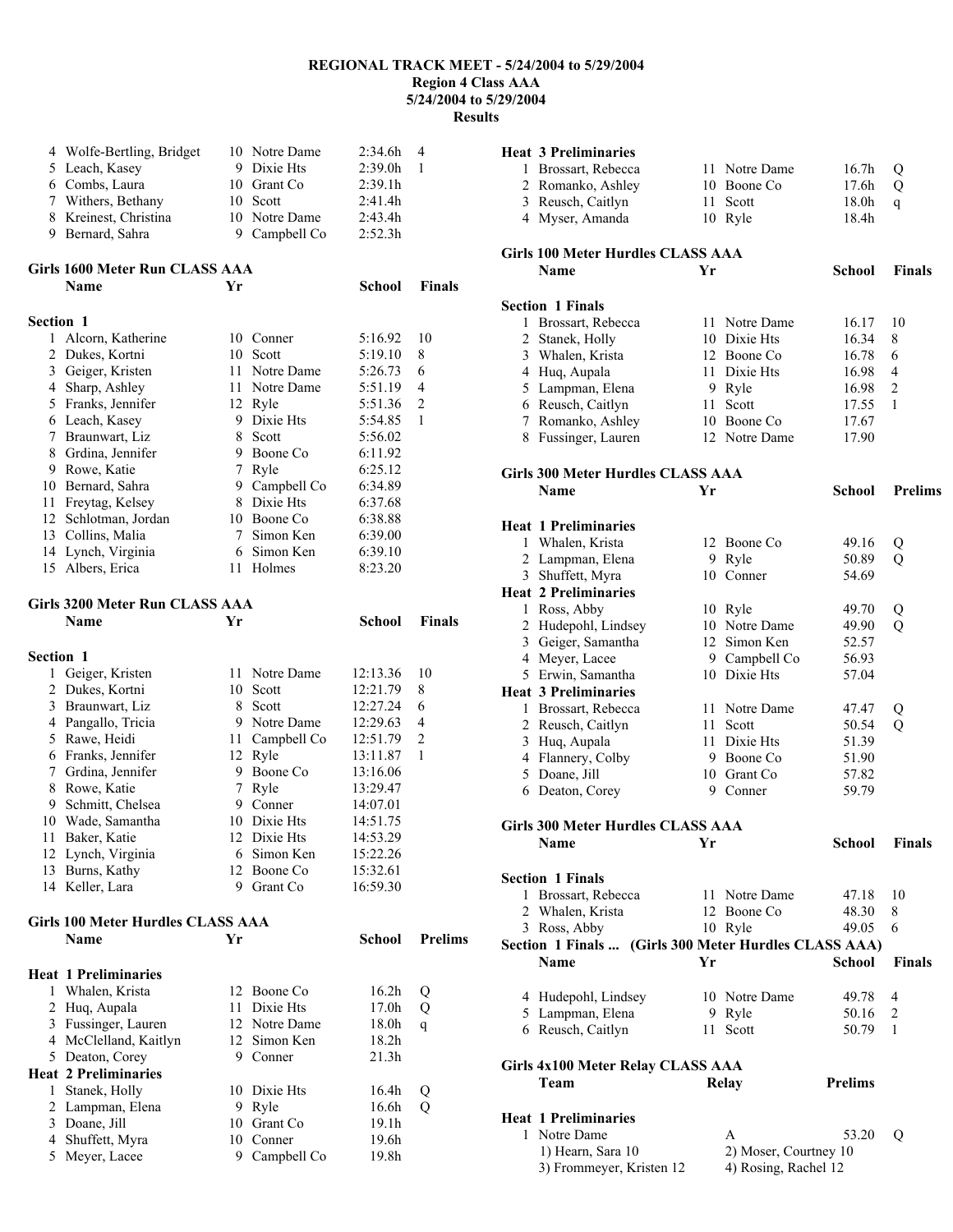5) Hanson, Liz 11 6) Hudepohl, Lindsey 10 2 Boone County A 54.38 Q 1) Jump, Kayla 8 2) Sester, Carissa 10 3) Romanko, Ashley 10 4) Diable, Jessica 11 5) Clark, Jennifer 9 6) Roy, Elizabeth 12 3 Simon Kenton A 56.35 1) Cooper, Shari 9 2) Hunt, Martha 10 3) Wagner, Katie 10 4) Nason, Nikki 10 5) Arnold, Catherine 6 6) Rump, Lindsay 11 4 Scott **A** 1:00.65 1) Carlson, Kate 10 2) Christiansen, Nicole 12<br>
3) Minning, Becky 10 4) Sherrard, Jackie 7 3) Minning, Becky 10 5) Robinson, India 11 6) Buxton, Precious 11 **Heat 2 Preliminaries**  1 Dixie Heights A 54.15 Q 1) Huq, Aupala 11 2) Miller, Shanece 7 3) Stanek, Holly 10 4) Klein, Lilly 9 5) Miller, Emma 10 6) Herron, Shannon 10 2 Ryle A 54.35 Q 1) Sayler, Erica 10 2) McHugh, Rachel 3) Buerger, Emily 8 4) Marcy, Jacqueline 7 5) Ross, Abby 10 3 Campbell County A 55.45 q 1) Bankemper, Emily 10 2) Boesch, Stephanie 11 3) Stone, Michelle 10 4) Wells, Shelley 12 4 Conner A 55.67 q 1) Fancher, Allison 9 2) Beckman, Sarah 11 3) Porembski, Nicole 9 4) Baker, Samantha 11 5 Grant Co A 1:02.43 1) Click, Megan 10 2) Howe, Lauren 11 3) Simpson, Kim 7 4) Anglin, Erica 11

#### **Girls 4x100 Meter Relay CLASS AAA Team Relay Finals**

| <b>Section 1 Finals</b>  |                         |                               |
|--------------------------|-------------------------|-------------------------------|
| 1 Notre Dame             | 53.23<br>A              | 10                            |
| 1) Hearn, Sara 10        | 2) Moser, Courtney 10   |                               |
| 3) Frommeyer, Kristen 12 | 4) Rosing, Rachel 12    |                               |
| 5) Hanson, Liz 11        | 6) Hudepohl, Lindsey 10 |                               |
| 2 Dixie Heights          | 54.23<br>A              | 8                             |
| 1) Huq, Aupala 11        | 2) Miller, Shanece 7    |                               |
| 3) Stanek, Holly 10      | 4) Klein, Lilly 9       |                               |
| 5) Miller, Emma 10       | 6) Herron, Shannon 10   |                               |
| 3 Ryle                   | 54.54<br>A              | 6                             |
| 1) Sayler, Erica 10      | 2) McHugh, Rachel       |                               |
| 3) Buerger, Emily 8      | 4) Marcy, Jacqueline 7  |                               |
| 5) Ross, Abby 10         |                         |                               |
| 4 Conner                 | 55.86<br>A              | $\overline{4}$                |
| 1) Beckman, Sarah 11     | 2) Baker, Samantha 11   |                               |
| 3) Porembski, Nicole 9   | 4) Fancher, Allison 9   |                               |
| 5) Henderson, Olivia 7   | 6) Deaton, Brandy 5     |                               |
| 5 Boone County           | 55.91<br>A              | $\mathfrak{D}_{\mathfrak{p}}$ |
| 1) Jump, Kayla 8         | 2) Sester, Carissa 10   |                               |
| 3) Romanko, Ashley 10    | 4) Diable, Jessica 11   |                               |
| 5) Clark, Jennifer 9     | 6) Roy, Elizabeth 12    |                               |
| 6 Campbell County        | 56.14<br>A              | 1                             |
| 1) Bankemper, Emily 10   | 2) Boesch, Stephanie 11 |                               |
| 3) Stone, Michelle 10    | 4) Wells, Shelley 12    |                               |
| 5) Boesch, Ashley 10     | 6) Baker, Alex 8        |                               |
|                          |                         |                               |

#### **Girls 4x200 Meter Relay CLASS AAA**

|    | Team                                      | <b>Relay</b>          | <b>Prelims</b>                                        |    |
|----|-------------------------------------------|-----------------------|-------------------------------------------------------|----|
|    | <b>Heat 1 Preliminaries</b>               |                       |                                                       |    |
| 1  | Ryle                                      | A                     | 1:51.22                                               | Q  |
|    | 1) Roth, Jessi 11                         |                       | 2) Ross, Abby 10                                      |    |
|    | 3) Sayler, Erica 10                       |                       | 4) Lampman, Elena 9                                   |    |
|    | 5) Elkins, Kaitlyn 6                      |                       | 6) McHugh, Rachel                                     |    |
|    | 2 Dixie Heights                           | A                     | 1:52.95                                               | Q  |
|    | 1) Huq, Aupala 11                         |                       | 2) Stanek, Holly 10                                   |    |
|    | 3) Miller, Shanece 7                      | 4) Klein, Lilly 9     |                                                       |    |
|    | 5) Herron, Shannon 10                     |                       | 6) Miller, Emma 10                                    |    |
| 3  | <b>Boone County</b>                       | A                     | 1:53.25                                               | q  |
|    | 1) Jump, Kayla 8                          |                       | 2) Sester, Carissa 10                                 |    |
|    | 3) Romanko, Ashley 10                     |                       | 4) Brown, Maria 9                                     |    |
|    | 5) Diable, Jessica 11                     |                       | 6) Flannery, Colby 9                                  |    |
|    | 4 Campbell County                         | A                     | 1:57.86                                               |    |
|    | 1) Bankemper, Emily 10                    |                       | 2) Boesch, Stephanie 11                               |    |
|    | 3) Kramer, Stephanie 10                   |                       | 4) Wells, Shelley 12                                  |    |
|    | 5) Beck, Sarah 10                         |                       | 6) Meyer, Lacee 9                                     |    |
|    | <b>Heat 2 Preliminaries</b>               |                       |                                                       |    |
| 1. | Notre Dame                                | A                     | 1:50.69                                               | Q  |
|    | 1) Kerr, Samantha 9                       |                       | 2) France, Jen 12                                     |    |
|    | 3) Brossart, Rebecca 11                   |                       | 4) Rosing, Rachel 12                                  |    |
|    | 5) Board, Jamie 9                         |                       | 6) Moser, Courtney 10                                 |    |
|    | 2 Conner                                  | A                     | 1:56.34                                               | Q  |
|    | 1) Fancher, Allison 9                     |                       | 2) Beckman, Sarah 11                                  |    |
|    | 3) Porembski, Nicole 9                    |                       | 4) Baker, Samantha 11                                 |    |
|    | 5) Henderson, Olivia 7                    |                       | 6) Deaton, Brandy 5                                   |    |
| 3  | Simon Kenton                              | A                     | 1:57.02                                               | q  |
|    | 1) Geiger, Samantha 12                    |                       | 2) Hunt, Martha 10                                    |    |
|    | 3) Cooper, Shari 9                        |                       | 4) Nason, Nikki 10                                    |    |
|    | 5) Morgan, Rose 11<br>4 Scott             | 6) Ponzer, Ali 6<br>A |                                                       |    |
|    |                                           |                       | 2:04.26                                               |    |
|    | 1) Buxton, Precious 11                    |                       | 2) Reusch, Caitlyn 11                                 |    |
|    | 3) Pelle, Courtney 9                      |                       | 4) Withers, Bethany 10                                |    |
|    | 5) Sherrard, Jackie 7                     |                       | 6) Carlson, Kate 10                                   |    |
|    | Heat 2 Preliminaries<br>Team              | <b>Relay</b>          | (Girls 4x200 Meter Relay CLASS AAA)<br><b>Prelims</b> |    |
|    |                                           |                       |                                                       |    |
|    | 5 Grant Co                                | A                     | 2:11.94                                               |    |
|    | 1) Click, Megan 10                        |                       | 2) Turner, Patti 11                                   |    |
|    | 3) Simpson, Kim 7                         |                       | 4) Anglin, Erica 11                                   |    |
|    |                                           |                       |                                                       |    |
|    | Girls 4x200 Meter Relay CLASS AAA<br>Team | <b>Relay</b>          | <b>Finals</b>                                         |    |
|    |                                           |                       |                                                       |    |
|    | <b>Section 1 Finals</b>                   |                       |                                                       |    |
|    | 1 Notre Dame                              | A                     | 1:49.26                                               | 10 |
|    | 1) Kerr, Samantha 9                       |                       | 2) France, Jen 12                                     |    |
|    | 3) Brossart, Rebecca 11                   |                       | 4) Rosing, Rachel 12                                  |    |
|    | 5) Board, Jamie 9                         |                       | 6) Moser, Courtney 10                                 |    |
|    | 2 Ryle                                    | A                     | 1:51.39                                               | 8  |
|    | 1) Roth, Jessi 11                         |                       | $2)$ Ross, Abby 10                                    |    |
|    | 3) Sayler, Erica 10                       |                       | 4) Lampman, Elena 9                                   |    |
|    | 5) Elkins, Kaitlyn 6                      |                       | 6) McHugh, Rachel                                     |    |
|    | 3 Conner                                  | A                     | 1:55.29                                               | 6  |
|    | 1) Beckman, Sarah 11                      |                       | 2) Fancher, Allison 9                                 |    |
|    | 3) Porembski, Nicole 9                    |                       |                                                       |    |
|    | 5) Henderson, Olivia 7                    |                       | 6) Deaton, Brandy 5                                   |    |
|    | 4 Boone County                            | A                     | 1:55.56                                               | 4  |
|    | 1) Jump, Kayla 8                          |                       | 2) Sester, Carissa 10                                 |    |
|    |                                           |                       |                                                       |    |

3) Romanko, Ashley 10 4) Brown, Maria 9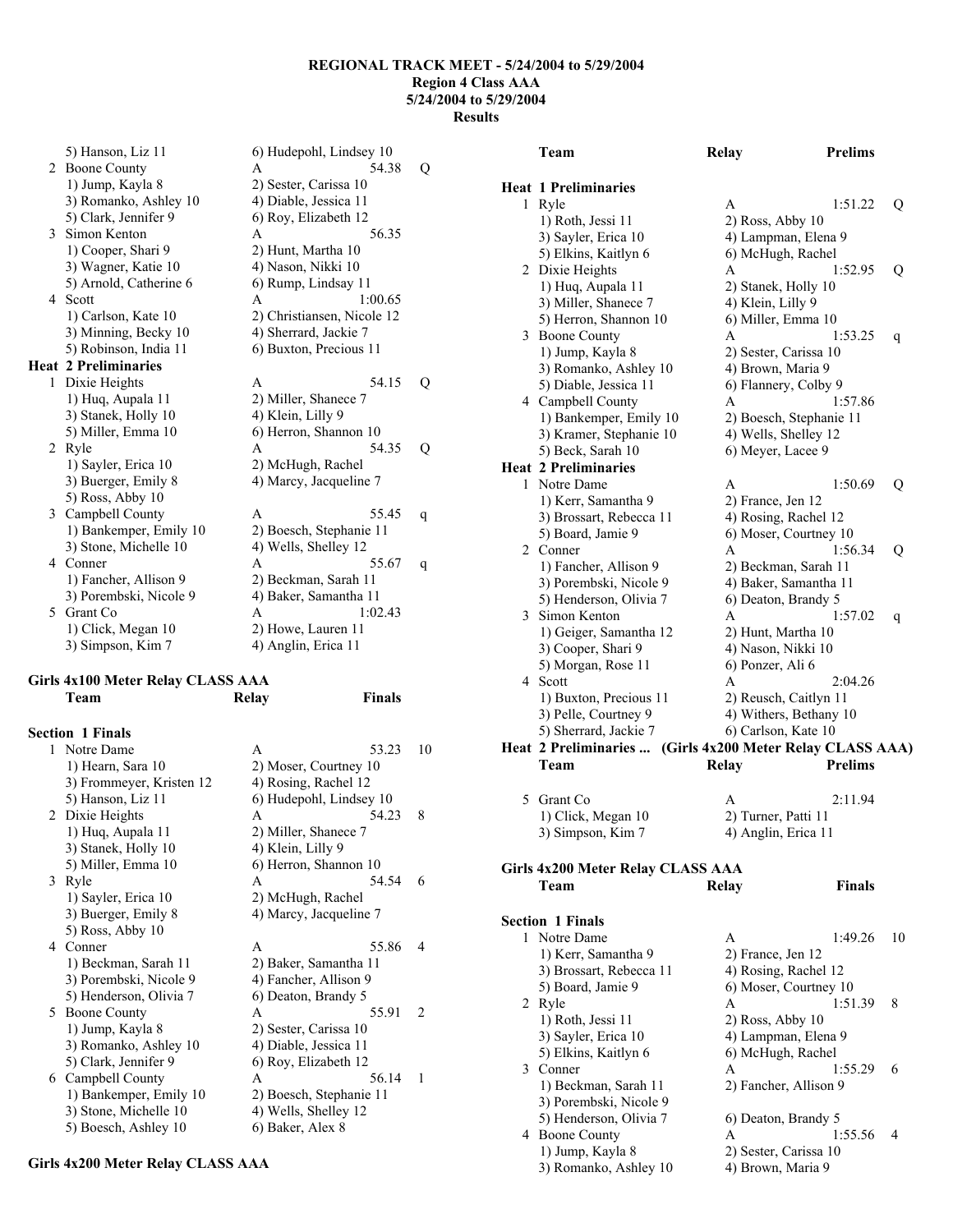| 5) Diable, Jessica 11  | 6) Flannery, Colby 9 |         |  |  |
|------------------------|----------------------|---------|--|--|
| 5 Simon Kenton         | A                    | 1:55.70 |  |  |
| 1) Geiger, Samantha 12 | 2) Cooper, Shari 9   |         |  |  |
| 3) Hunt, Martha 10     | 4) Nason, Nikki 10   |         |  |  |
| 5) Morgan, Rose 11     | 6) Ponzer, Ali 6     |         |  |  |
| 6 Dixie Heights        | A                    | 1:56.23 |  |  |
| 1) Huq, Aupala 11      | 2) Stanek, Holly 10  |         |  |  |
| 3) Miller, Shanece 7   | 4) Klein, Lilly 9    |         |  |  |
| 5) Herron, Shannon 10  | 6) Miller, Emma 10   |         |  |  |
|                        |                      |         |  |  |

#### **Girls 4x400 Meter Relay CLASS AAA Team Relay Finals**

| <b>Section 1</b>                                   |                |
|----------------------------------------------------|----------------|
| 1 Dixie Heights<br>$\mathsf{A}$<br>4:39.31         |                |
| 1) Herron, Shannon 10<br>2) Miller, Shanece 7      |                |
| 3) Erwin, Samantha 10<br>4) Freytag, Kelsey 8      |                |
| 5) Leach, Kasey 9<br>6) Klein, Lilly 9             |                |
| 4:44.81<br>2 Ryle<br>A                             |                |
| 1) Myser, Amanda 10<br>2) Call, Chloe 7            |                |
| 3) Elkins, Kaitlyn 6<br>4) Husejnovic, Azra 10     |                |
| 4:56.84<br>3 Grant Co<br>A                         |                |
| 1) Click, Megan 10<br>2) Simpson, Kim 7            |                |
| 3) Doane, Jill 10<br>4) Peters, Michael 10         |                |
| 5) Warren, Hannah 10                               |                |
| Section 2                                          |                |
| 1 Notre Dame<br>4:13.10<br>A                       | 10             |
| 1) Kubala, Katie 11<br>2) Board, Jamie 9           |                |
| 3) Frommeyer, Kristen 12<br>4) France, Jen 12      |                |
| 5) Geiger, Kristen 11<br>6) Kerr, Samantha 9       |                |
| 2 Conner<br>4:21.99<br>A                           | 8              |
| 1) Alcorn, Katherine 10<br>2) Fancher, Allison 9   |                |
| 3) Porembski, Nicole 9<br>4) Fiorelli, Madeline 12 |                |
| 5) Schmitt, Chelsea 9<br>6) Shuffett, Myra 10      |                |
| 3 Simon Kenton<br>4:23.49<br>A                     | 6              |
| 1) Geiger, Samantha 12<br>2) Cooper, Shari 9       |                |
| 3) Ponzer, Ali 6<br>4) Nason, Nikki 10             |                |
| 5) Morgan, Rose 11<br>6) Arnold, Catherine 6       |                |
| 4 Boone County<br>4:23.63<br>A                     | 4              |
| 1) Brown, Maria 9<br>2) Flannery, Colby 9          |                |
| 4) Sester, Carissa 10<br>3) Jump, Kayla 8          |                |
| 6) Roy, Elizabeth 12<br>5) Koenig, Kara 9          |                |
| 5 Scott<br>4:33.56<br>A                            | $\overline{2}$ |
| 1) Reusch, Caitlyn 11<br>2) Dukes, Kortni 10       |                |
| 3) Pelle, Courtney 9<br>4) Withers, Bethany 10     |                |
| 5) Sherrard, Jackie 7<br>6) Carlson, Kate 10       |                |
| 6 Campbell County<br>4:33.84<br>A                  | 1              |
| 1) Kramer, Stephanie 10<br>2) Riedinger, Jaye 11   |                |
| 3) Boesch, Stephanie 11                            |                |
|                                                    |                |

#### **Girls 4x800 Meter Relay CLASS AAA Team Relay Finals**

# **Section 1**

| 1 Notre Dame              | А                             | $10:05.90$ 10   |  |  |
|---------------------------|-------------------------------|-----------------|--|--|
| 1) Kreinest, Christina 10 | 2) Wolfe-Bertling, Bridget 10 |                 |  |  |
| 3) Haag, Amanda 9         | 4) Geiger, Kristen 11         |                 |  |  |
| 5) Kubala, Katie 11       | 6) Pangallo, Tricia 9         |                 |  |  |
| Scott                     | A                             | 10:10.74<br>- 8 |  |  |
| 1) Dukes, Kortni 10       | 2) Braunwart, Liz 8           |                 |  |  |
| 3) Withers, Bethany 10    | 4) Pelle, Courtney 9          |                 |  |  |
|                           |                               |                 |  |  |

|                                            | 5) Sherrard, Jackie 7   | 6) Dukes, Allison 7    |                         |                |  |
|--------------------------------------------|-------------------------|------------------------|-------------------------|----------------|--|
|                                            | 3 Ryle                  | A                      | 10:39.21                | 6              |  |
|                                            | 1) Rowe, Katie 7        | 2) Franks, Jennifer 12 |                         |                |  |
|                                            | 3) Dymond, Chelsea 10   | 4) Koehler, Sarah 9    |                         |                |  |
|                                            | 5) Scott, Rachel 7      | 6) Elkins, Kaitlyn 6   |                         |                |  |
|                                            | 4 Boone County          | A                      | 10:44.62                | 4              |  |
|                                            | 1) Brown, Maria 9       | 2) Flannery, Colby 9   |                         |                |  |
|                                            | 3) Martin, Shelly 12    | 4) Grdina, Jennifer 9  |                         |                |  |
|                                            | 5) Roy, Elizabeth 12    | 6) Koenig, Kara 9      |                         |                |  |
|                                            | 5 Campbell County       | A                      | 10:47.35                | $\mathfrak{D}$ |  |
|                                            | 1) Kramer, Stephanie 10 | 2) Rawe, Heidi 11      |                         |                |  |
|                                            | 3) Bernard, Sahra 9     | 4) Riedinger, Jaye 11  |                         |                |  |
|                                            | 5) Beck, Sarah 10       |                        | 6) Boesch, Stephanie 11 |                |  |
|                                            | 6 Dixie Heights         | A                      | 11:08.79                | 1              |  |
|                                            | 1) Leach, Kasey 9       | 2) Wade, Samantha 10   |                         |                |  |
|                                            | 3) Freytag, Kelsey 8    | 4) Metze, Cassie 9     |                         |                |  |
|                                            | 5) Baker, Katie 12      |                        |                         |                |  |
| $7^{\circ}$                                | Grant Co                | A                      | 11:26.36                |                |  |
|                                            | 1) Combs, Laura 10      | 2) Ullrich, Joanna 10  |                         |                |  |
|                                            | 3) Anglin, Caitlyn 9    | 4) Turner, Patti 11    |                         |                |  |
| 8.                                         | Simon Kenton            | A                      | 11:30.24                |                |  |
|                                            | 1) Arnold, Catherine 6  | 2) Ponzer, Ali 6       |                         |                |  |
|                                            | 3) Shelton, Cori 9      | 4) Collins, Malia 7    |                         |                |  |
| 5) Lynch, Virginia 6<br>6) Morgan, Rose 11 |                         |                        |                         |                |  |

# **Boys 100 Meter Dash CLASS AAA**

|              | Name                                 | Yr |              | School | <b>Prelims</b> |
|--------------|--------------------------------------|----|--------------|--------|----------------|
|              | <b>Heat 1 Preliminaries</b>          |    |              |        |                |
|              | 1 Burns, Travis                      | 11 | Cov Cath     | 11.76  | Q              |
|              | 2 Chamberlain, Nick                  | 11 | Ryle         | 11.87  | Q              |
|              | 3 Stoltz, Thomas                     | 11 | Campbell Co  | 12.37  |                |
|              | 4 Shaffer, Daniel                    | 11 | Dixie Hts    | 12.76  |                |
|              | 5 Duncan, Taylor                     | 9  | Conner       | 13.15  |                |
|              | <b>Heat 2 Preliminaries</b>          |    |              |        |                |
|              | 1 Stockdill, Steven                  |    | 10 Ryle      | 11.70  | Q              |
|              | 2 Kaiser, Brett                      | 11 | Boone Co     | 12.01  | Q              |
|              | 3 Vaughn, Ricky                      | 11 | Simon Ken    | 12.34  | $\mathsf{q}$   |
|              | 4 Mott, P.S.                         |    | 10 Grant Co  | 13.30  |                |
|              | <b>Heat 3 Preliminaries</b>          |    |              |        |                |
| 1            | Wright, Larry                        | 12 | Simon Ken    | 11.54  | Q              |
|              | 2 Coldiron, Josh                     |    | 12 Boone Co  | 11.84  | Q              |
|              | 3 Birmingham, Will                   |    | 12 Scott     | 12.17  | $\mathsf{q}$   |
|              | 4 Cahill, David                      |    | 9 Cov Cath   | 12.53  |                |
|              | 5 Jett, Mitchell                     |    | 8 Dixie Hts  | 12.82  |                |
|              | 6 Bell, Christopher                  |    | 12 Conner    | 13.08  |                |
| 7            | Glass, Justin                        | 11 | Grant Co     | 13.13  |                |
|              | <b>Boys 100 Meter Dash CLASS AAA</b> |    |              |        |                |
|              | <b>Name</b>                          | Yr |              | School | <b>Finals</b>  |
|              | <b>Section 1 Finals</b>              |    |              |        |                |
| $\mathbf{1}$ | Stockdill, Steven                    |    | 10 Ryle      | 11.50  | 10             |
|              | 2 Wright, Larry                      |    | 12 Simon Ken | 11.54  | 8              |
|              | 3 Burns, Travis                      | 11 | Cov Cath     | 11.65  | 6              |
|              | 4 Chamberlain, Nick                  | 11 | Ryle         | 11.84  | $\overline{4}$ |
|              | 5 Coldiron, Josh                     |    | 12 Boone Co  | 11.85  | $\overline{c}$ |
| 6            | Birmingham, Will                     | 12 | Scott        | 12.10  | $\mathbf{1}$   |

# 7 Vaughn, Ricky 11 Simon Ken 12.26 **Boys 200 Meter Dash CLASS AAA**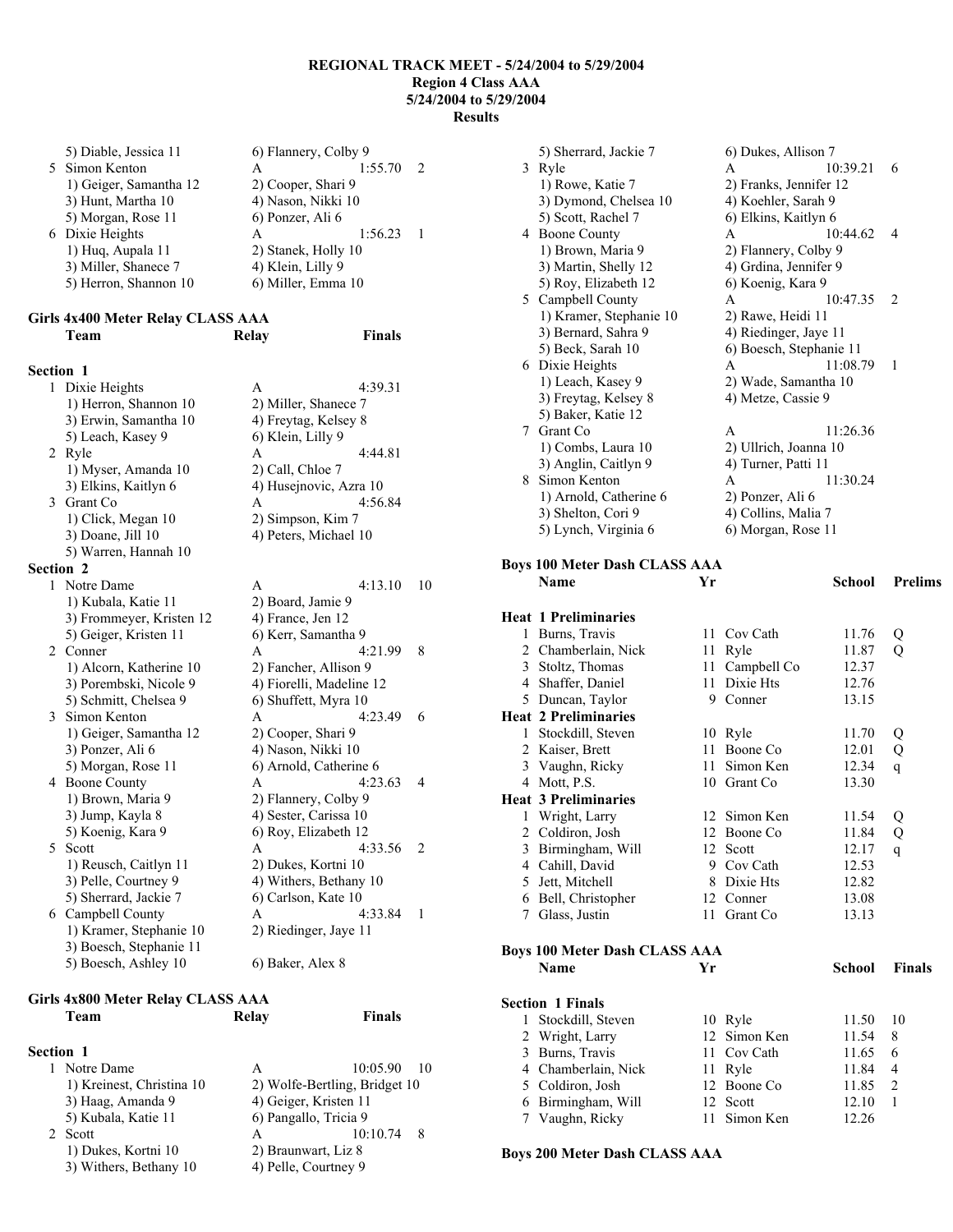|   | <b>Name</b>                          | Yr   |                       | <b>School</b>  | <b>Prelims</b> |
|---|--------------------------------------|------|-----------------------|----------------|----------------|
|   |                                      |      |                       |                |                |
|   | <b>Heat 1 Preliminaries</b>          |      |                       |                |                |
|   | 1 Garnick, Mike                      | 11 - | Cov Cath              | 23.49          | Q              |
|   | 2 Vaughn, Ricky                      | 11   | Simon Ken             | 25.10          |                |
|   | 3 Feist, Jon                         |      | 10 Conner             | 25.43          |                |
|   | --- McClanahan, Kasey                |      | 11 Grant Co           | DQ             |                |
|   | <b>Heat 2 Preliminaries</b>          |      |                       |                |                |
|   | 1 Kammer, Anthony                    |      | 10 Boone Co           | 24.09          | Q              |
|   | 2 Stockdill, Steven                  | 10   | Ryle<br>9 Campbell Co | 24.99<br>25.76 |                |
|   | 3 Rose, Zach<br>4 Duncan, Taylor     |      | 9 Conner              | 26.34          |                |
|   | <b>Heat 3 Preliminaries</b>          |      |                       |                |                |
|   | 1 Wright, Larry                      | 12   | Simon Ken             | 22.91          | Q              |
|   | 2 Smith, Joe                         |      | 10 Cov Cath           | 24.75          |                |
|   | 3 Stoltz, Thomas                     | 11   | Campbell Co           | 24.82          |                |
|   | 4 Shaffer, Daniel                    | 11   | Dixie Hts             | 26.13          |                |
|   | <b>Heat 4 Preliminaries</b>          |      |                       |                |                |
|   | 1 Coldiron, Josh                     | 12   | Boone Co              | 23.61          | Q              |
|   | 2 Marksberry, Ben                    |      | 12 Scott              | 23.73          | q              |
|   | 3 Madlom, Tyler                      |      | 10 Ryle               | 24.23          | q              |
|   | 4 Adams, Greg                        | 9    | Dixie Hts             | 26.46          |                |
|   |                                      |      |                       |                |                |
|   | <b>Boys 200 Meter Dash CLASS AAA</b> |      |                       |                |                |
|   | <b>Name</b>                          | Yr   |                       | School         | <b>Finals</b>  |
|   |                                      |      |                       |                |                |
|   | <b>Section 1 Finals</b>              |      |                       |                |                |
|   | 1 Wright, Larry                      |      | 12 Simon Ken          | 23.57          | 10             |
|   | 2 Kammer, Anthony                    |      | 10 Boone Co           | 23.84          | 8              |
|   | 3 Coldiron, Josh                     |      | 12 Boone Co           | 23.89          | 6              |
|   | 4 Marksberry, Ben                    |      | 12 Scott              | 23.95          | 4              |
|   | 5 Madlom, Tyler                      |      | 10 Ryle               | 24.53          | $\overline{c}$ |
|   | 6 Garnick, Mike                      |      | 11 Cov Cath           | 24.85          | 1              |
|   |                                      |      |                       |                |                |
|   | <b>Boys 400 Meter Dash CLASS AAA</b> |      |                       |                |                |
|   | <b>Name</b>                          | Yr   |                       | School         | <b>Prelims</b> |
|   |                                      |      |                       |                |                |
|   | <b>Heat 1 Preliminaries</b>          |      |                       |                |                |
|   | 1 Mauer, Eric                        | 11   | Dixie Hts             | 52.91          | Q              |
|   | 2 Smith, Talon                       |      | 10 Conner             | 53.53          |                |
|   | 3 Bourne, Mike                       | 11   | Simon Ken             | 58.36          |                |
|   | 4 Garrett, Nick                      |      | 10 Grant Co           | 58.81          |                |
|   | <b>Heat 2 Preliminaries</b>          |      |                       |                |                |
| 1 | Baldridge, Bobby                     | 10   | Boone Co              | 53.10          | Q              |
|   | 2 Dodson, Caleb                      | 12   | Scott                 | 53.50          | $\mathsf{q}$   |
|   | 3 Stemple, Bill                      | 10   | Cov Cath              | 54.80          |                |
|   | <b>Heat 3 Preliminaries</b>          |      |                       |                |                |
|   | 1 Allgeier, Mike                     |      | 12 Ryle               | 51.61          | Q              |
|   | 2 Cahill, David                      | 9    | Cov Cath              | 55.12          |                |
|   | 4 Lenhof, Ian                        | 12   | Scott                 | 58.90          |                |
|   | <b>Heat 4 Preliminaries</b>          |      |                       |                |                |
|   | 1 Wilson, Kyle                       | 11   | Boone Co              | 51.55          | Q              |
|   | 2 Chamberlain, Nick                  | 11   | Ryle                  | 52.24          | $\mathsf{q}$   |
|   | 3 Deal, Austin                       | 10   | Simon Ken             | 55.49          |                |
|   | 4 Cunningham, Justin                 | 12   | Grant Co              | 57.90          |                |
|   | 5 Bezold, Joshua                     | 11   | Campbell Co           | 58.38          |                |
|   |                                      |      |                       |                |                |

| School        | <b>Prelims</b> | 1 Wilson, Kyle                              | 11 Boone Co                    | 51.07              | 10            |
|---------------|----------------|---------------------------------------------|--------------------------------|--------------------|---------------|
|               |                | 2 Allgeier, Mike                            | 12 Ryle                        | 51.43              | 8             |
|               |                | 3 Mauer, Eric                               | 11 Dixie Hts                   | 51.76              | 6             |
| 23.49         | Q              | 4 Dodson, Caleb                             | 12 Scott                       | 52.85              | 4             |
| 25.10         |                | 5 Baldridge, Bobby                          | 10 Boone Co                    | 53.13              | 2             |
| 25.43         |                |                                             |                                |                    |               |
| DQ            |                | <b>Boys 800 Meter Run CLASS AAA</b>         |                                |                    |               |
|               |                | Name                                        | Yr                             | School             | Finals        |
| 24.09         | Q              |                                             |                                |                    |               |
| 24.99         |                | Section 1                                   |                                |                    |               |
| 25.76         |                | 1 Farley, Ryan                              |                                | 2:10.1h            |               |
| 26.34         |                | 2 Judd, Frank                               | 11 Campbell Co<br>11 Dixie Hts | 2:15.5h            |               |
|               |                |                                             | 8 Dixie Hts                    | 2:17.2h            |               |
| 22.91         | Q              | 3 Stoppelwerth, Kevin<br>4 Blansit, Matthew | 12 Conner                      | 2:20.1h            |               |
| 24.75         |                | 5 Ramos, Derek                              | 11 Simon Ken                   | 2:21.5h            |               |
| 24.82         |                | 6 Riley, Matt                               | 9 Simon Ken                    | 2:22.7h            |               |
| 26.13         |                | 7 Gadd, Brent                               | 11 Scott                       | 2:27.7h            |               |
|               |                | 8 Mauer, Shawn                              | 11 Grant Co                    | 2:36.5h            |               |
| 23.61         | Q              | Section 1  (Boys 800 Meter Run CLASS AAA)   |                                |                    |               |
| 23.73         | q              | <b>Name</b>                                 | Yr                             | <b>School</b>      | <b>Finals</b> |
| 24.23         | q              |                                             |                                |                    |               |
| 26.46         |                |                                             |                                |                    |               |
|               |                | 9 Ginn, Matt                                | 9 Holmes                       | 2:38.9h            |               |
|               |                | 10 Booth, Cameron                           | 7 Holmes                       | 2:51.5h            |               |
| <b>School</b> |                | Section 2                                   |                                |                    |               |
|               | <b>Finals</b>  | 1 Schweitzer, Danny                         | 11 Boone Co                    | 2:01.7h            | 10            |
|               |                | 2 Fowler, Brian                             | 11 Ryle                        | 2:02.0h            | 8             |
|               |                | 3 Threat, Tim                               | 12 Boone Co                    | 2:02.5h            | 6             |
| 23.57         | 10             | 4 Pauly, Jordan                             | 11 Cov Cath                    | 2:04.4h            | 4             |
| 23.84         | 8              | 5 Barton, Chris                             | 10 Ryle                        | 2:07.1h            | 2             |
| 23.89         | 6              | 6 Stemple, Bill                             | 10 Cov Cath                    | 2:07.8h            | 1             |
| 23.95         | 4              | 7 Staubach, Zane<br>8 Trenkamp, Justin      | 11 Campbell Co<br>09 Conner    | 2:13.1h<br>2:15.4h |               |
|               |                |                                             |                                |                    |               |
| 24.53         | $\overline{2}$ |                                             |                                |                    |               |
| 24.85         | 1              | 9 Cunningham, Justin                        | 12 Grant Co                    | 2:34.0h            |               |
|               |                |                                             |                                |                    |               |
|               |                | <b>Boys 1600 Meter Run CLASS AAA</b>        |                                |                    |               |
| <b>School</b> | <b>Prelims</b> | Name                                        | Yr                             | <b>School</b>      | <b>Finals</b> |
|               |                |                                             |                                |                    |               |
|               |                | Section 1                                   |                                |                    |               |
| 52.91         | Q              | 1 Stoppelwerth, Adam                        | 12 Dixie Hts                   | 4:29.58            | 10            |
| 53.53         |                | 2 Koehler, Zach                             | 11 Ryle                        | 4:34.21            | 8             |
| 58.36         |                | 3 Conly, Sam                                | 11 Cov Cath                    | 4:48.67            | 6             |
| 58.81         |                | 4 Vocke, Robert                             | 11 Dixie Hts                   | 4:49.14 4          |               |
|               |                | 5 Ferguson, Paul                            | 10 Conner                      | 4:52.03            | 2             |
| 53.10         | Q              | 6 Drance, Peter                             | 9 Boone Co                     | 4:54.04            | 1             |
| 53.50         | q              | 7 Vandermosten, Guy                         | 9 Conner                       | 4:57.95            |               |
| 54.80         |                | 8 Robertson, Tyler                          | 11 Campbell Co                 | 5:02.13            |               |
|               |                | 9 Goetz, Greg                               | 9 Cov Cath                     | 5:03.11            |               |
| 51.61         | Q              | 10 Longacre, Matt                           | 10 Ryle                        | 5:03.27            |               |
| 55.12         |                | 11 Bezold, Joshua                           | 11 Campbell Co                 | 5:04.48            |               |
| 58.90         |                | 12 Cunningham, Ryan                         | 11 Scott                       | 5:13.02            |               |
|               |                | 13 Riley, Matt                              | Simon Ken<br>9                 | 5:16.26            |               |
| 51.55         | Q              | 14 Ramos, Derek                             | Simon Ken<br>11 -              | 5:23.76            |               |
| 52.24         | q              | 15 Mauer, Shawn                             | 11 Grant Co                    | 5:59.56            |               |
| 55.49         |                | 16 Ginn, Matt                               | 9 Holmes                       | 6:04.53            |               |
| 57.90         |                |                                             |                                |                    |               |
| 58.38         |                | <b>Boys 3200 Meter Run CLASS AAA</b>        |                                |                    |               |
|               |                | Name                                        | Yr                             | <b>School</b>      | <b>Finals</b> |
|               |                |                                             |                                |                    |               |
| <b>School</b> | <b>Finals</b>  | Section 1                                   |                                |                    |               |
|               |                | 1 Koehler, Zach<br>2 Granacher, Eric        | 11 Ryle<br>12 Boone Co         | 9:51.85<br>9:58.77 | 10<br>8       |

**Boys 400 Meter Dash CLASS AAA**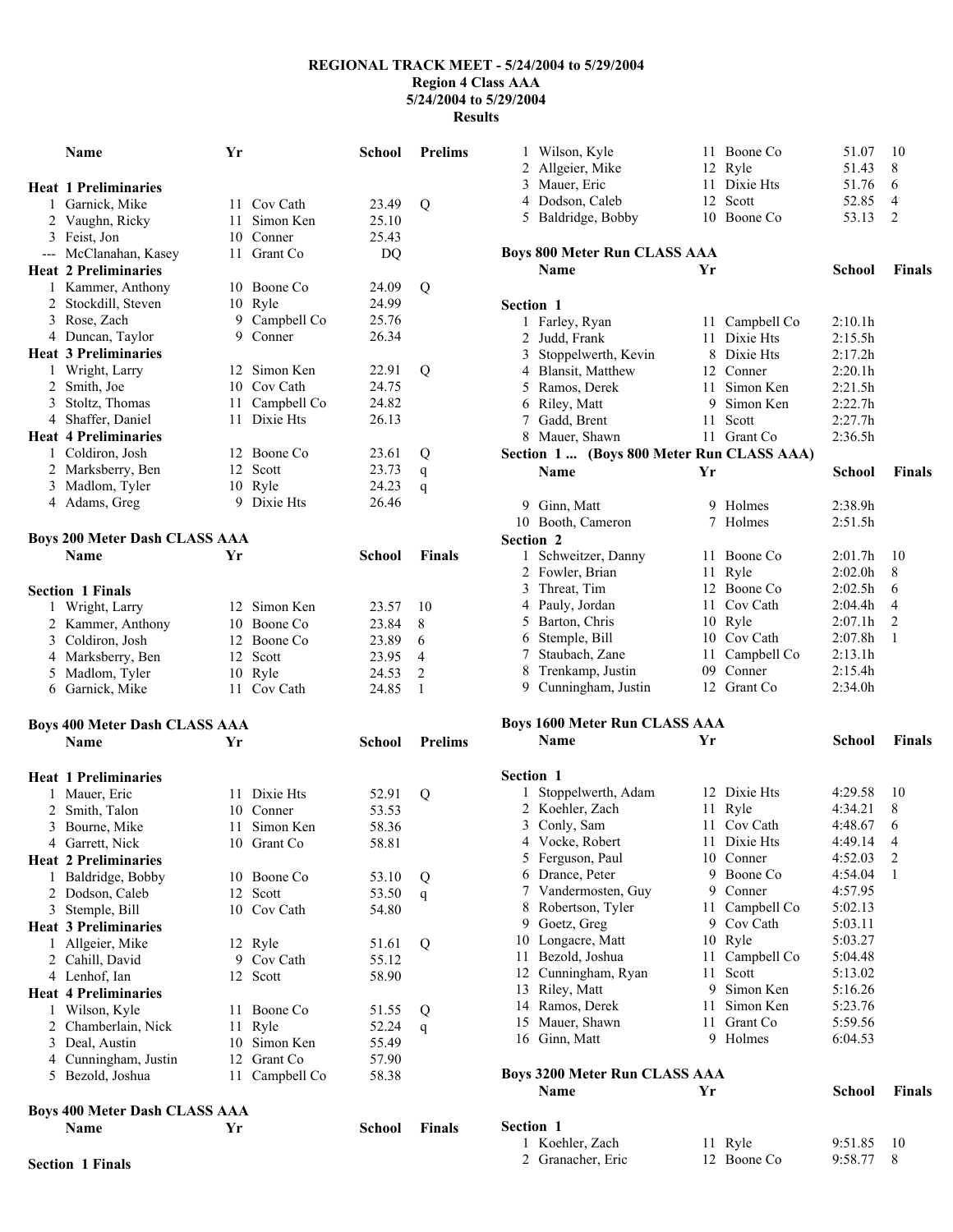| 3 Harris, Drew                          |    | 9 Campbell Co | 10:11.80 | 6              |
|-----------------------------------------|----|---------------|----------|----------------|
| 4 Vocke, Robert                         | 11 | Dixie Hts     | 10:47.60 | 4              |
| 5 Beebe, Kevin                          |    | 10 Cov Cath   | 10:47.71 | $\overline{c}$ |
| 6 Stoppelwerth, Adam                    |    | 12 Dixie Hts  | 10:47.95 | 1              |
|                                         |    | 9 Conner      |          |                |
| 7 Walters, Matthew                      |    |               | 10:53.56 |                |
| 8 Robertson, Tyler                      | 11 | Campbell Co   | 10:55.70 |                |
| 9 Conly, Sam                            | 11 | Cov Cath      | 10:55.73 |                |
| 10 Eisner, Zak                          | 9  | Scott         | 10:56.86 |                |
| 11 Henry, Charlie                       | 9  | Simon Ken     | 11:19.20 |                |
| 12 Vandermosten, Guy                    |    | 9 Conner      | 11:19.28 |                |
| 13 Longacre, Matt                       |    | 10 Ryle       | 11:40.80 |                |
| 14 Buchberger, Robert                   | 11 | Boone Co      | 12:26.60 |                |
| 15 Minning, Matt                        | 11 | Scott         | 12:49.31 |                |
| 16 Cramer, Brandon                      | 11 | Simon Ken     | 13:13.86 |                |
|                                         |    | 8 Holmes      | 13:37.70 |                |
| 17 Kelly, Ryan                          |    |               |          |                |
|                                         |    |               |          |                |
| <b>Boys 110 Meter Hurdles CLASS AAA</b> |    |               |          |                |
| <b>Name</b>                             | Yr |               | School   | <b>Prelims</b> |
|                                         |    |               |          |                |
| <b>Heat 1 Preliminaries</b>             |    |               |          |                |
| 1 Feist, Joe                            |    | 12 Conner     | 16.06    | Q              |
| 2 Porter, Zach                          |    | 12 Ryle       | 16.20    | Q              |
| 3 Dornbush, Danny                       | 11 | Scott         | 18.31    |                |
| 4 Adams, Josh                           | 11 | Dixie Hts     | 18.90    |                |
| 5 Rose, Zach                            |    | 9 Campbell Co | 19.12    |                |
| 6 Sebastian, Les                        |    | 10 Simon Ken  | 19.95    |                |
| <b>Heat 2 Preliminaries</b>             |    |               |          |                |
| 1 Meeks, Quoron                         | 11 | Boone Co      | 15.51    | Q              |
| 2 Leichty, Matt                         | 11 | Dixie Hts     | 16.10    | Q              |
| 3 Kleymeyer, Josh                       |    | 12 Scott      | 18.01    |                |
|                                         |    |               |          | q              |
| 4 Brooks, Travis                        |    | 11 Cov Cath   | 18.13    | q              |
| 5 Harr, Cory                            |    | 10 Grant Co   | 20.14    |                |
| 6 Trenkamp, Justin                      | 09 | Conner        | 20.35    |                |
| <b>Heat 3 Preliminaries</b>             |    |               |          |                |
| 1 Duncan, Tim                           | 11 | Cov Cath      | 15.12    | Q              |
| 2 Heilman, Chip                         | 11 | Campbell Co   | 16.50    | Q              |
| 3 Ross, Tom                             | 12 | Ryle          | 18.48    |                |
| 4 Adkins, Steve                         | 11 | Simon Ken     | 18.78    |                |
| 5 Dodd, John                            |    | 12 Boone Co   | 19.26    |                |
|                                         |    |               |          |                |
| <b>Boys 110 Meter Hurdles CLASS AAA</b> |    |               |          |                |
| <b>Name</b>                             | Yr |               | School   | <b>Finals</b>  |
|                                         |    |               |          |                |
| <b>Section 1 Finals</b>                 |    |               |          |                |
| 1 Duncan, Tim                           | 11 | Cov Cath      | 14.51    | 10             |
| 2 Meeks, Quoron                         | 11 | Boone Co      | 15.40    | 8              |
| 3 Feist, Joe                            |    | 12 Conner     | 15.51    | 6              |
| 4 Leichty, Matt                         |    | 11 Dixie Hts  | 15.72    | 4              |
| 5 Heilman, Chip                         | 11 | Campbell Co   | 16.63    | 2              |
| 6 Porter, Zach                          |    | 12 Ryle       | 16.85    | 1              |
| 7 Brooks, Travis                        |    | 11 Cov Cath   | 17.27    |                |
| 8 Kleymeyer, Josh                       |    | 12 Scott      | 18.50    |                |
|                                         |    |               |          |                |
| <b>Boys 300 Meter Hurdles CLASS AAA</b> |    |               |          |                |
| Name                                    | Yr |               | School   | <b>Prelims</b> |
|                                         |    |               |          |                |
| <b>Heat 1 Preliminaries</b>             |    |               |          |                |
| 1 Leichty, Matt                         |    | 11 Dixie Hts  | 42.13    | Q              |
| 2 Feist, Joe                            |    | 12 Conner     | 43.80    | Q              |
| 3 Brooks, Travis                        | 11 | Cov Cath      | 44.11    |                |
| 4 Rose, Zach                            |    | 9 Campbell Co | 46.91    |                |

|   | 5 Kleymeyer, Josh                           |    | 12 Scott                                       | 52.74          |                |
|---|---------------------------------------------|----|------------------------------------------------|----------------|----------------|
|   | --- Garnett, Justin                         |    | 10 Grant Co                                    | DQ             |                |
|   | <b>Heat 2 Preliminaries</b>                 |    |                                                |                |                |
|   | 1 Porter, Zach                              |    |                                                | 42.01          |                |
|   |                                             |    | 12 Ryle                                        |                | Q              |
|   | 2 Heilman, Chip                             |    | 11 Campbell Co                                 | 44.03          | Q              |
|   | 3 Arey, Kyle                                |    | 8 Boone Co                                     | 44.82          |                |
|   | 4 Trenkamp, Justin                          |    | 09 Conner                                      | 46.34          |                |
|   | 5 Dornbush, Danny                           |    | 11 Scott                                       | 47.15          |                |
|   | 6 Rindsberg, Brian                          |    | 10 Simon Ken                                   | 52.29          |                |
|   | <b>Heat 3 Preliminaries</b>                 |    |                                                |                |                |
|   |                                             |    | 11 Cov Cath                                    | 39.93          |                |
|   | 1 Duncan, Tim                               |    |                                                |                | Q              |
|   | Heat 3 Preliminaries                        |    | (Boys 300 Meter Hurdles CLASS AAA)             |                |                |
|   | Name                                        | Yr |                                                | <b>School</b>  | <b>Prelims</b> |
|   |                                             |    |                                                |                |                |
|   | 2 Dodd, John                                |    | 12 Boone Co                                    | 44.12          | Q              |
|   | 3 Ross, Tom                                 |    | 12 Ryle                                        | 45.09          |                |
|   | 4 Adams, Josh                               |    | 11 Dixie Hts                                   | 46.34          |                |
|   | 5 Adkins, Steve                             | 11 | Simon Ken                                      | 46.57          |                |
|   |                                             |    |                                                |                |                |
|   |                                             |    |                                                |                |                |
|   | <b>Boys 300 Meter Hurdles CLASS AAA</b>     |    |                                                |                |                |
|   | Name                                        | Yr |                                                | School         | <b>Finals</b>  |
|   |                                             |    |                                                |                |                |
|   | <b>Section 1 Finals</b>                     |    |                                                |                |                |
|   | 1 Duncan, Tim                               |    | 11 Cov Cath                                    | 40.11          | 10             |
|   | 2 Porter, Zach                              |    | 12 Ryle                                        | 40.67          | 8              |
|   |                                             |    | 11 Dixie Hts                                   | 41.05          | 6              |
|   | 3 Leichty, Matt                             |    |                                                |                |                |
|   | 4 Dodd, John                                |    | 12 Boone Co                                    | 43.09          | 4              |
|   | 5 Heilman, Chip                             |    | 11 Campbell Co                                 | 44.05          | 2              |
|   | 6 Feist, Joe                                |    | 12 Conner                                      | 44.85          | 1              |
|   |                                             |    |                                                |                |                |
|   |                                             |    |                                                |                |                |
|   | <b>Boys 4x100 Meter Relay CLASS AAA</b>     |    |                                                |                |                |
|   | Team                                        |    |                                                | <b>Prelims</b> |                |
|   |                                             |    | Relay                                          |                |                |
|   |                                             |    |                                                |                |                |
|   | <b>Heat 1 Preliminaries</b>                 |    |                                                |                |                |
|   | 1 Covington Catholic                        |    | A                                              | 44.29          | Q              |
|   | 1) Smith, Joe 10                            |    | 2) Duncan, Tim 11                              |                |                |
|   | 3) Lange, Joey 12                           |    | 4) Burns, Travis 11                            |                |                |
|   | 5) Garnick, Mike 11                         |    | 6) Pauly, Jordan 11                            |                |                |
|   | 2 Boone County                              |    | A                                              | 45.63          | Q              |
|   | 1) Kaiser, Brett 11                         |    |                                                |                |                |
|   |                                             |    | 2) Floyd, Chase 12                             |                |                |
|   | 3) Dowell, Jamal 12                         |    | 4) Wilson, Kyle 11                             |                |                |
|   | 5) Bogel, Andre 12                          |    | 6) Coldiron, Josh 12                           |                |                |
|   | 3 Conner                                    |    | A                                              | 47.39          | q              |
|   | 1) Feist, Jon 10                            |    | 2) Haymes, Gerald 10                           |                |                |
|   | 3) Roland, Nathaniel 9                      |    | 4) Smith, Talon 10                             |                |                |
|   | 4 Dixie Heights                             |    | A                                              | 48.22          |                |
|   | 1) Phillips, William 9                      |    | 2) Jett, Mitchell 8                            |                |                |
|   | 3) Vocke, Ross 9                            |    | 4) Shaffer, Daniel 11                          |                |                |
|   |                                             |    | 6) Rigsby, Adam 9                              |                |                |
|   | 5) Adams, Greg 9                            |    |                                                |                |                |
|   | <b>Heat 2 Preliminaries</b>                 |    |                                                |                |                |
| 1 | Simon Kenton                                |    | A                                              | 45.87          | Q              |
|   | 1) Vaughn, Ricky 11                         |    | 2) Waller, Travanti 11                         |                |                |
|   | 3) Deal, Austin 10                          |    | 4) Wright, Larry 12                            |                |                |
|   | 5) Sebastian, Les 10                        |    |                                                |                |                |
| 2 | Ryle                                        |    | A                                              | 45.94          | Q              |
|   | 1) Madlom, Tyler 10                         |    | 2) Parrett, Dustin 12                          |                |                |
|   | 3) Morgan, Drew 10                          |    | 4) Stockdill, Steven 10                        |                |                |
|   |                                             |    |                                                |                |                |
| 3 | 5) Chamberlain, Nick 11                     |    | 6) Morton, David 10<br>A                       | 46.16          |                |
|   | Scott                                       |    |                                                |                | q              |
|   | 1) Lenhof, Ian 12<br>3) Birmingham, Will 12 |    | 2) Brosemore, Kyle 10<br>4) Marksberry, Ben 12 |                |                |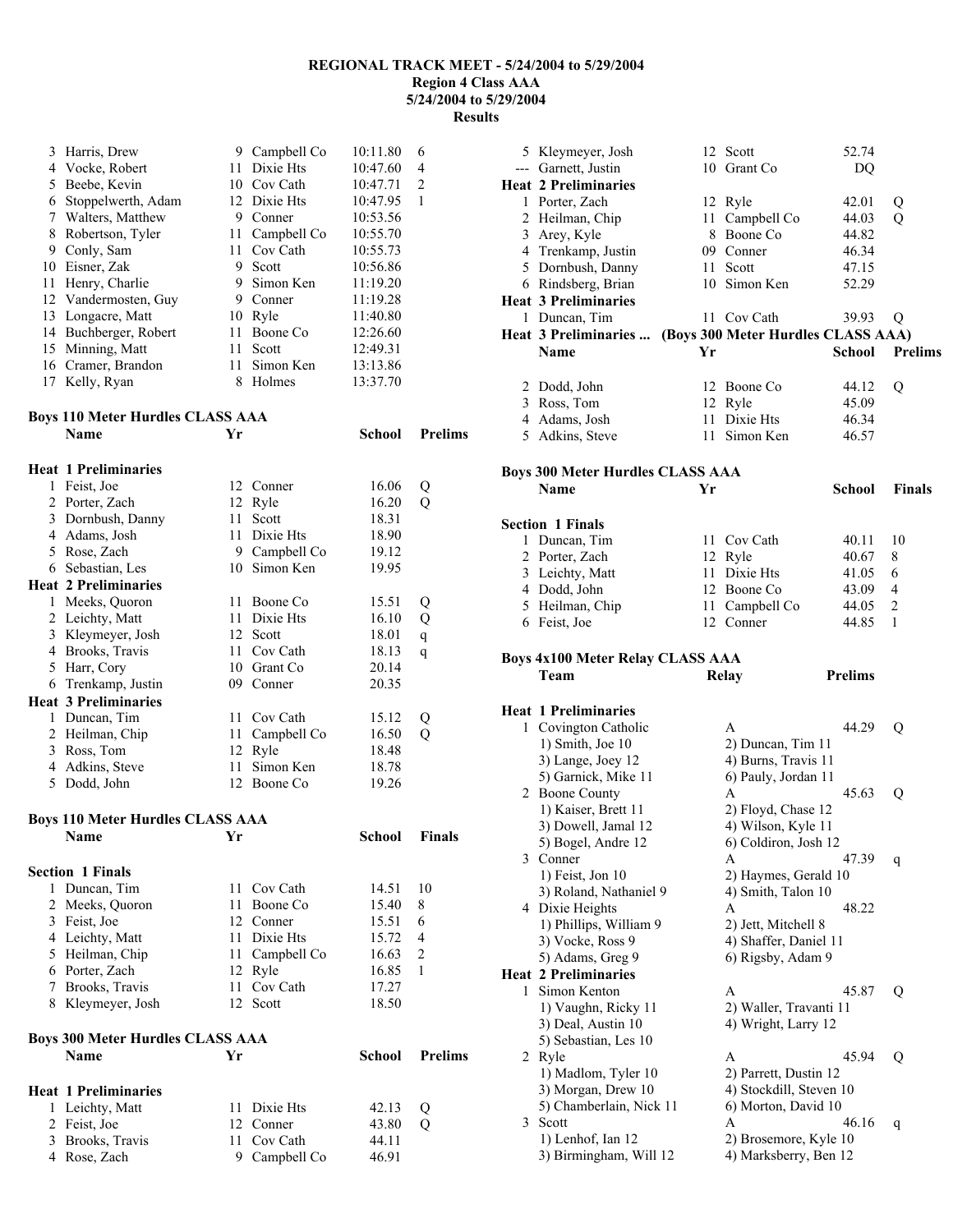| 5) Finn, Kyle 10                                | 6) Sivers, Jeff 11    |                         |
|-------------------------------------------------|-----------------------|-------------------------|
| 4 Campbell County                               | A                     | 47.75                   |
| 1) Staubach, Zane 11                            | 2) Stoltz, Thomas 11  |                         |
| 3) Heilman, Chip 11                             | 4) Rose, Zach 9       |                         |
| 5) Caudill, Dustin 10                           |                       |                         |
| 5 Grant Co.                                     | A                     | 51.30                   |
| 1) Lissett, Darius 12                           | 2) Mott, P.S. 10      |                         |
| 3) Harr, Cory 10                                | 4) Garrett, Nick 10   |                         |
| 5) Garnett, Justin 10                           |                       | 6) McClanahan, Kasey 11 |
|                                                 |                       |                         |
| <b>Boys 4x100 Meter Relay CLASS AAA</b><br>Team | Relay                 | <b>Finals</b>           |
| <b>Section 1 Finals</b>                         |                       |                         |
| 1 Covington Catholic                            | A                     | 45.05                   |
| $1)$ Smith, Joe $10$                            | 2) Duncan, Tim 11     |                         |
| 3) Lange, Joey 12                               | 4) Burns, Travis 11   |                         |
| 5) Garnick, Mike 11                             | 6) Pauly, Jordan 11   |                         |
| 2 Ryle                                          | A                     | 45.69                   |
| 1) Madlom, Tyler 10                             | 2) Parrett, Dustin 12 |                         |

| Covington Catholic<br>1 | 45.05<br>A              | 10            |
|-------------------------|-------------------------|---------------|
| $1)$ Smith, Joe $10$    | 2) Duncan, Tim 11       |               |
| 3) Lange, Joey 12       | 4) Burns, Travis 11     |               |
| 5) Garnick, Mike 11     | 6) Pauly, Jordan 11     |               |
| 2 Ryle                  | 45.69<br>A              | 8             |
| 1) Madlom, Tyler 10     | 2) Parrett, Dustin 12   |               |
| 3) Morgan, Drew 10      | 4) Stockdill, Steven 10 |               |
| 5) Chamberlain, Nick 11 | 6) Morton, David 10     |               |
| Scott<br>$\mathcal{E}$  | 45.83<br>$\mathsf{A}$   | 6             |
| 1) Marksberry, Ben 12   |                         |               |
| 3) Birmingham, Will 12  | 4) Lenhof, Ian 12       |               |
| 5) Finn, Kyle 10        | 6) Sivers, Jeff 11      |               |
| 4 Boone County          | 45.84<br>$\mathsf{A}$   | 4             |
| 1) Bogel, Andre 12      | 2) Floyd, Chase 12      |               |
| 3) Dowell, Jamal 12     | 4) Wilson, Kyle 11      |               |
| 5) Kaiser, Brett 11     | 6) Coldiron, Josh 12    |               |
| 5 Simon Kenton          | 46.79<br>A              | $\mathcal{L}$ |
| 1) Vaughn, Ricky 11     | 2) Waller, Travanti 11  |               |
| 3) Deal, Austin 10      | 4) Wright, Larry 12     |               |
| 5) Sebastian, Les 10    |                         |               |
| 6 Conner                | 46.96<br>A              | 1             |
| $1)$ Feist, Jon $10$    | 2) Haymes, Gerald 10    |               |
| 3) Roland, Nathaniel 9  | 4) Smith, Talon 10      |               |
| 5) Duncan, Taylor 9     | 6) Bell, Christopher 12 |               |

# **Boys 4x200 Meter Relay CLASS AAA**

|   | Team                        | Relay                | <b>Prelims</b>                     |   |
|---|-----------------------------|----------------------|------------------------------------|---|
|   | <b>Heat 1 Preliminaries</b> |                      |                                    |   |
|   | 1 Covington Catholic        | $\mathsf{A}$         | 1:33.82                            | O |
|   | $1)$ Smith, Joe $10$        | 2) Pauly, Jordan 11  |                                    |   |
|   | 3) Lange, Joey 12           | 4) Garnick, Mike 11  |                                    |   |
|   | 5) Burns, Travis 11         | 6) Brooks, Travis 11 |                                    |   |
|   | 2 Scott                     | A                    | 1:35.74                            | 0 |
|   | 1) Lenhof, Ian 12           |                      | 2) Brosemore, Kyle 10              |   |
|   | 3) Birmingham, Will 12      |                      | 4) Marksberry, Ben 12              |   |
|   | 5) Finn, Kyle 10            | 6) Olds, Nathan 10   |                                    |   |
|   | 3 Dixie Heights             | A                    | 1:36.07                            | q |
|   | 1) Florez, Tyler 12         |                      | 2) Saunders, Stephen 11            |   |
|   | 3) Leichty, Matt 11         | 4) Mauer, Eric 11    |                                    |   |
|   | 5) Vocke, Ross 9            |                      |                                    |   |
| 4 | Conner                      | A                    | 1:37.13                            |   |
|   | $1)$ Feist, Jon $10$        |                      | 2) Haymes, Gerald 10               |   |
|   | 3) Roland, Nathaniel 9      | 4) Smith, Talon 10   |                                    |   |
|   | 5) Duncan, Taylor 9         |                      | 6) Bell, Christopher 12            |   |
|   | Heat 2 Preliminaries        |                      | (Boys 4x200 Meter Relay CLASS AAA) |   |
|   | Team                        | Relay                | <b>Prelims</b>                     |   |

# **Heat 2 Preliminaries**

| <b>Boone County</b>   | A                                               | 1:32.99          |                                                                                                                                                                                                   |
|-----------------------|-------------------------------------------------|------------------|---------------------------------------------------------------------------------------------------------------------------------------------------------------------------------------------------|
| 1) Bogel, Andre 12    |                                                 |                  |                                                                                                                                                                                                   |
| 3) Dowell, Jamal 12   |                                                 |                  |                                                                                                                                                                                                   |
| 5) Floyd, Chase 12    |                                                 |                  |                                                                                                                                                                                                   |
| Ryle                  | A                                               | 1:34.16          | Ő                                                                                                                                                                                                 |
| 1) Madlom, Tyler 10   |                                                 |                  |                                                                                                                                                                                                   |
| 3) Parrett, Dustin 12 |                                                 |                  |                                                                                                                                                                                                   |
| 5) Morgan, Drew 10    |                                                 |                  |                                                                                                                                                                                                   |
|                       | A                                               | 1:36.87          | q                                                                                                                                                                                                 |
| 1) Vaughn, Ricky 11   |                                                 |                  |                                                                                                                                                                                                   |
| 3) Deal, Austin 10    |                                                 |                  |                                                                                                                                                                                                   |
| 5) Sebastian, Les 10  |                                                 |                  |                                                                                                                                                                                                   |
| Grant Co.             | A                                               | 1:44.85          |                                                                                                                                                                                                   |
|                       |                                                 |                  |                                                                                                                                                                                                   |
| 3) Garrett, Nick 10   | 4) Harr, Cory 10                                |                  |                                                                                                                                                                                                   |
| 5) Garnett, Justin 10 |                                                 |                  |                                                                                                                                                                                                   |
|                       | 2<br>3 Simon Kenton<br>4<br>1) Glass, Justin 11 | 2) Mott, P.S. 10 | 2) Coldiron, Josh 12<br>4) Wilson, Kyle 11<br>6) Kammer, Anthony 10<br>2) Chamberlain, Nick 11<br>4) Stockdill, Steven 10<br>6) Morton, David 10<br>2) Waller, Travanti 11<br>4) Wright, Larry 12 |

**Team Relay Finals** 

# **Boys 4x200 Meter Relay CLASS AAA**

#### **Section 1 Finals**

|    | ион і гіпаю             |                         |               |
|----|-------------------------|-------------------------|---------------|
| 1  | Boone County            | 1:33.67<br>A            | 10            |
|    | 1) Floyd, Chase 12      | 2) Coldiron, Josh 12    |               |
|    | 3) Dowell, Jamal 12     | 4) Wilson, Kyle 11      |               |
|    | 5) Bogel, Andre 12      | 6) Kammer, Anthony 10   |               |
| 2  | Ryle                    | 1:34.21<br>A            | 8             |
|    | 1) Madlom, Tyler 10     | 2) Parrett, Dustin 12   |               |
|    | 3) Chamberlain, Nick 11 | 4) Stockdill, Steven 10 |               |
|    | 5) Morgan, Drew 10      | 6) Morton, David 10     |               |
|    | 3 Covington Catholic    | 1:34.37<br>A            | 6             |
|    | $1)$ Smith, Joe $10$    | 2) Pauly, Jordan 11     |               |
|    | 3) Lange, Joey 12       | 4) Garnick, Mike 11     |               |
|    | 5) Burns, Travis 11     | 6) Brooks, Travis 11    |               |
|    | 4 Scott                 | 1:35.42<br>A            | 4             |
|    | 1) Marksberry, Ben 12   | 2) Lenhof, Ian 12       |               |
|    | 3) Birmingham, Will 12  | 4) Brosemore, Kyle 10   |               |
|    | 5) Finn, Kyle 10        | 6) Olds, Nathan 10      |               |
| 5  | Dixie Heights           | 1:36.55<br>A            | $\mathcal{L}$ |
|    | 1) Florez, Tyler 12     | 2) Saunders, Stephen 11 |               |
|    | 3) Leichty, Matt 11     | 4) Mauer, Eric 11       |               |
|    | 5) Vocke, Ross 9        |                         |               |
| 6. | Simon Kenton            | 1:39.48<br>A            | 1             |
|    | 1) Vaughn, Ricky 11     | 2) Waller, Travanti 11  |               |
|    | 3) Deal, Austin 10      | 4) Wright, Larry 12     |               |
|    | 5) Sebastian, Les 10    |                         |               |
|    |                         |                         |               |

### **Boys 4x400 Meter Relay CLASS AAA Team Relay Finals**

| <b>Section 1</b> |                      |                     |         |
|------------------|----------------------|---------------------|---------|
|                  | 1 Campbell County    | A                   | 3:49.06 |
|                  | 1) Heilman, Chip 11  | 2) Sharp, Tommy 10  |         |
|                  | 3) Staubach, Zane 11 | 4) Farley, Ryan 11  |         |
|                  | 5) Harris, Drew 9    |                     |         |
|                  | 2 Simon Kenton       | A                   | 3:52.04 |
|                  | 1) Bourne, Mike 11   | 2) Bremer, Tanner 9 |         |
|                  | 3) Strunk, Jason 10  | 4) Deal, Austin 10  |         |
|                  | 5) Sebastian, Les 10 | 6) Adkins, Steve 11 |         |
|                  | Grant Co.            | А                   |         |